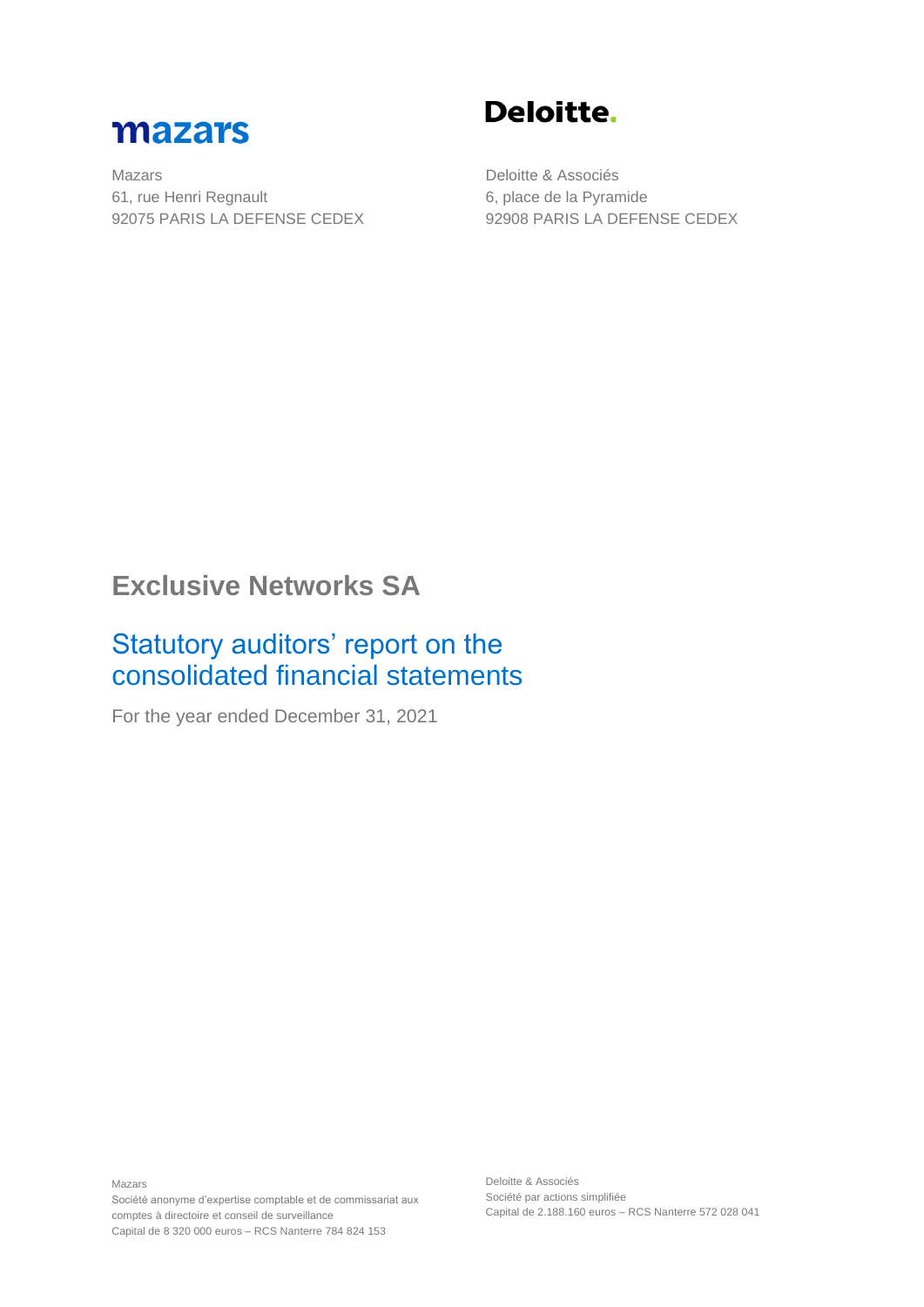#### **Exclusive Networks SA**

Société anonyme 20, quai du Point du Jour, 92100 BOULOGNE-BILLANCOURT RCS Nanterre 839 082 450

#### Statutory auditors' report on the consolidated financial statements

For the year ended December 31, 2021

*This is a translation into English of the statutory auditors' report on the consolidated financial statements of the Company*  issued in French and it is provided solely for the convenience of English-speaking users. This statutory auditors' report includes information specifically required by European regulations and French law, such as information about the appointment of the *statutory auditors or verification of the information concerning the Group presented in the management report. This report should be read in conjunction with, and construed in accordance with French law and professional auditing standards applicable in France.*

To the Shareholders' Meeting of Exclusive Networks SA,

# **Opinion**

In compliance with the engagement entrusted to us by your Shareholders' Meeting, we have audited the accompanying consolidated financial statements of Exclusive Networks SA for the year ended December 31, 2021.

In our opinion, the consolidated financial statements give a true and fair view of the assets and liabilities and of the financial position of the Group as of December 31, 2021 and of the results of its operations for the year then ended in accordance with International Financial Reporting Standards as adopted by the European Union.

The audit opinion expressed above is consistent with our report to the Audit Committee.

# Basis for opinion

#### Audit Framework

We conducted our audit in accordance with professional standards applicable in France. We believe that the audit evidence we have obtained is sufficient and appropriate to provide a basis for our opinion.

Our responsibilities under those standards are further described in the "Statutory Auditors' Responsibilities for the Audit of the Consolidated Financial Statements" section of our report.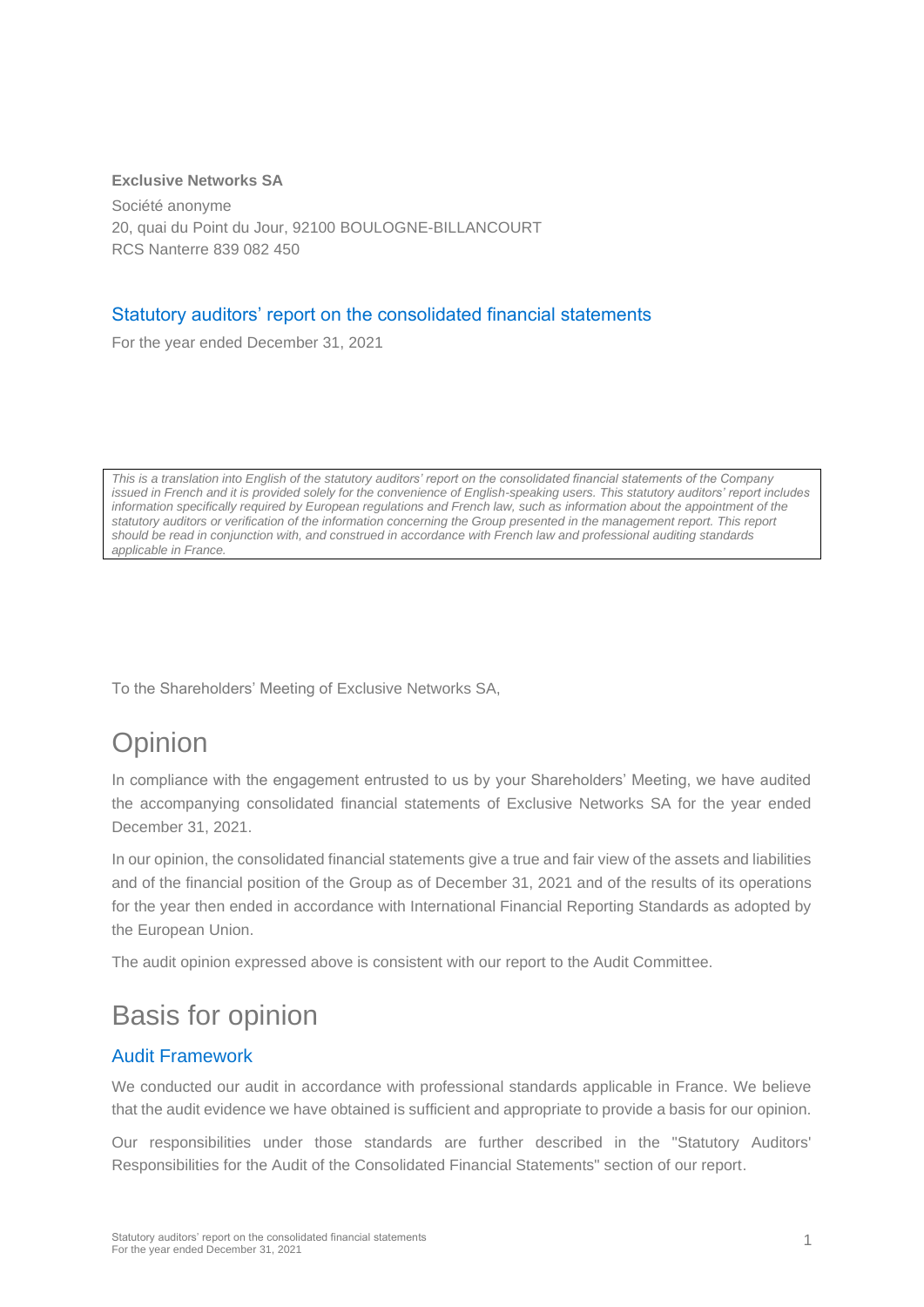#### Independence

We conducted our audit engagement in compliance with independence requirements of the French Commercial Code (*code de commerce*) and the French Code of Ethics (*code de déontologie*) for statutory auditors, for the period from January 1, 2021 to the date of our report, and specifically we did not provide any prohibited non-audit services referred to in Article 5(1) of Regulation (EU) No. 537/2014.

# Justification of Assessments – Key Audit Matters

Due to the global crisis related to the COVID-19 pandemic, the financial statements of this period have been prepared and audited under specific conditions. Indeed, this crisis and the exceptional measures taken in the context of the state of sanitary emergency have had numerous consequences for companies, particularly on their operations and their financing, and have led to greater uncertainties on their future prospects. Those measures, such as travel restrictions and remote working, have also had an impact on the companies' internal organization and the performance of the audits.

It is in this complex and evolving context that, in accordance with the requirements of Articles L.823-9 and R.823-7 of the French Commercial Code relating to the justification of our assessments, we inform you of the key audit matters relating to risks of material misstatement that, in our professional judgment, were of most significance in our audit of the consolidated financial statements of the current period, as well as how we addressed those risks.

These matters were addressed in the context of our audit of the consolidated financial statements as a whole, and in forming our opinion thereon, and we do not provide a separate opinion on specific items of the consolidated financial statements.

#### Measurement of the recoverable amount of goodwill and trademarks

Notes 7.1 "Goodwill", 7.2 " Intangible assets" and 2.4.1 "Estimates" to the consolidated financial statements

#### *Identified risk*

As of December 31, 2021, goodwill and trademarks were recorded in the net amount of €314 million and €221 million, respectively, representing the most significant line items in the consolidated statement of financial position.

Goodwill represents the difference, on the acquisition date, between:

- the sum of (i) the fair value of the consideration transferred (including the earn-out), (ii) the amount of non-controlling interests in the acquiree and (iii), in a step acquisition, the acquisition-date fair value of the equity interest previously held by the Group, and
- the net amount of identifiable assets acquired and liabilities assumed measured at acquisitiondate fair value.

Trademarks correspond to the "Exclusive Networks" trademark and have an indefinite life.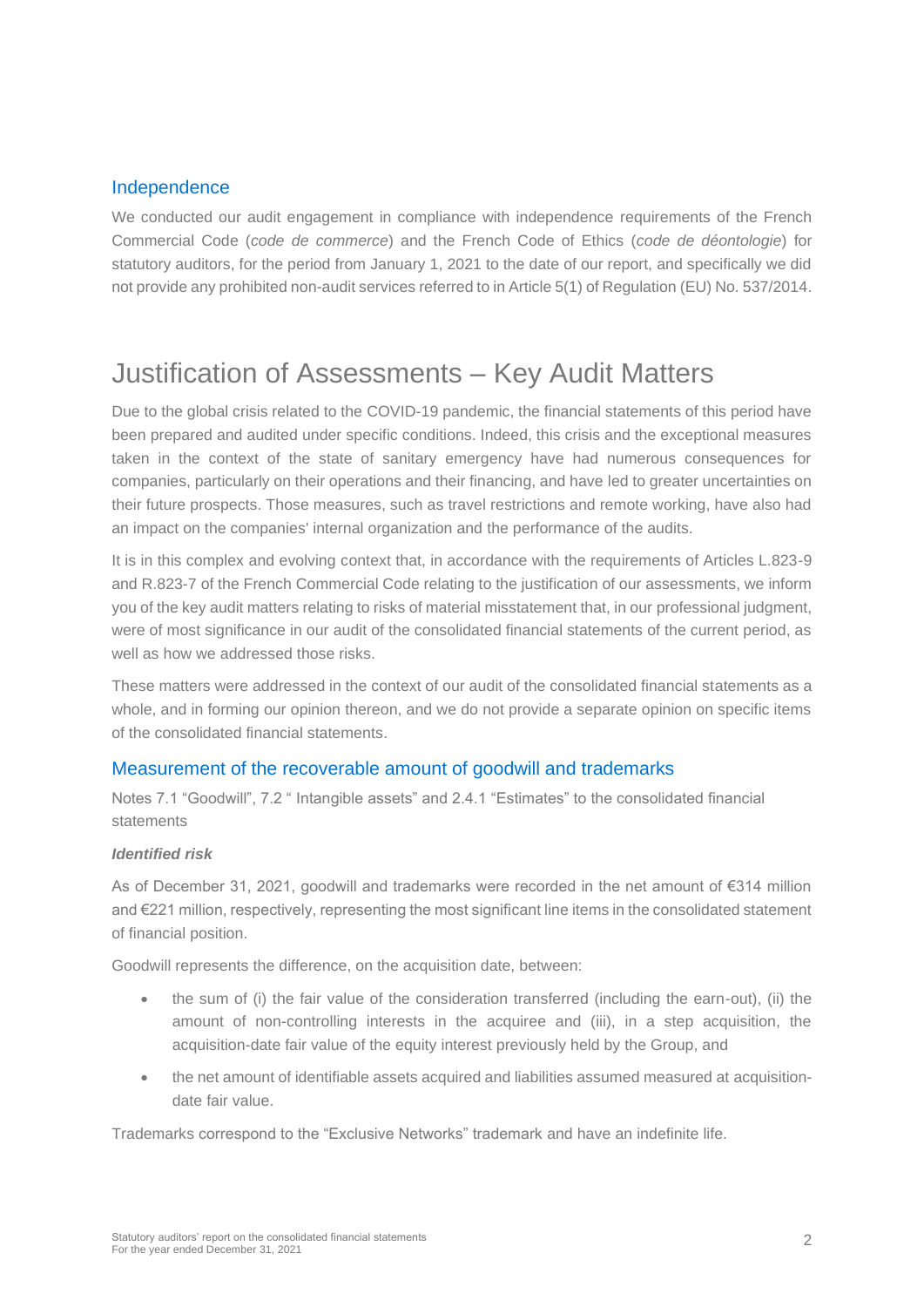Goodwill and trademarks are allocated to Cash-Generating Units (CGU) or groups of CGU that could benefit from the synergies arising from business combinations. A CGU is defined as the smallest identifiable group of assets for which management oversees its activities and determines the level used to monitor the return on investment.

In accordance with IAS 36, the CGUs or groups of CGU to which goodwill and trademarks are allocated must be tested annually for impairment to verify that their net carrying amount does not exceed their recoverable amount, bearing in mind that the recoverable amount of an asset or group of assets is defined as the higher of its fair value less costs of disposal and its value in use.

The value in use calculation of a CGU or group of CGU is based on the discounted future cash flows expected from the use of the assets. It involves significant management judgments and estimates, mainly to determine five-year business plans, the long-term growth rate and the discount rate based on the weighted average cost of capital. These assumptions were determined based on an assessment of the economic and financial context in which the various CGUs or groups of CGU operate.

An impairment loss is recognized if the net carrying amount of the CGU or group of CGU exceeds its recoverable amount.

The methodologies adopted in measuring goodwill and trademarks are presented in Notes 7.1 and 7.2 to the consolidated financial statements.

We considered the measurement of the recoverable amount of goodwill and trademarks to be a key audit matter due to their materiality in the Group's consolidated financial statements and because the determination of the parameters used to implement impairment tests requires major judgments and estimates by management, especially with regard to the growth rate used for cash flow projections and the applicable discount rate.

#### *Audit response*

We obtained an understanding of the key procedures and controls set up by management to conduct impairment tests and particularly to identify the Group's CGUs or groups of CGU and determine the cash flows used to calculate the recoverable amounts.

We analyzed the compliance of the methodology used by the Group with prevailing accounting standards.

We verified the completeness of the items comprising the carrying amount of the CGUs or groups of CGU and the consistency of the carrying amount calculation with how cash flow forecasts were determined for the value in use. We compared the net carrying amount of the assets of each tested CGU or group of CGU with the consolidated financial statements.

We assessed the reasonableness of the cash flow forecasts for the CGUs or groups of CGU, in particular the preparation of the 5-year business plans by management with regard to the economic and financial context of the various geographical locations where the CGUs or groups of CGU operate, by analyzing the reasons for differences between forecasts and past results as well as the consistency of EBITA projections with management's most recent estimates validated by the Board of Directors.

Regarding the models used to determine the recoverable amounts, we called on our valuation experts to: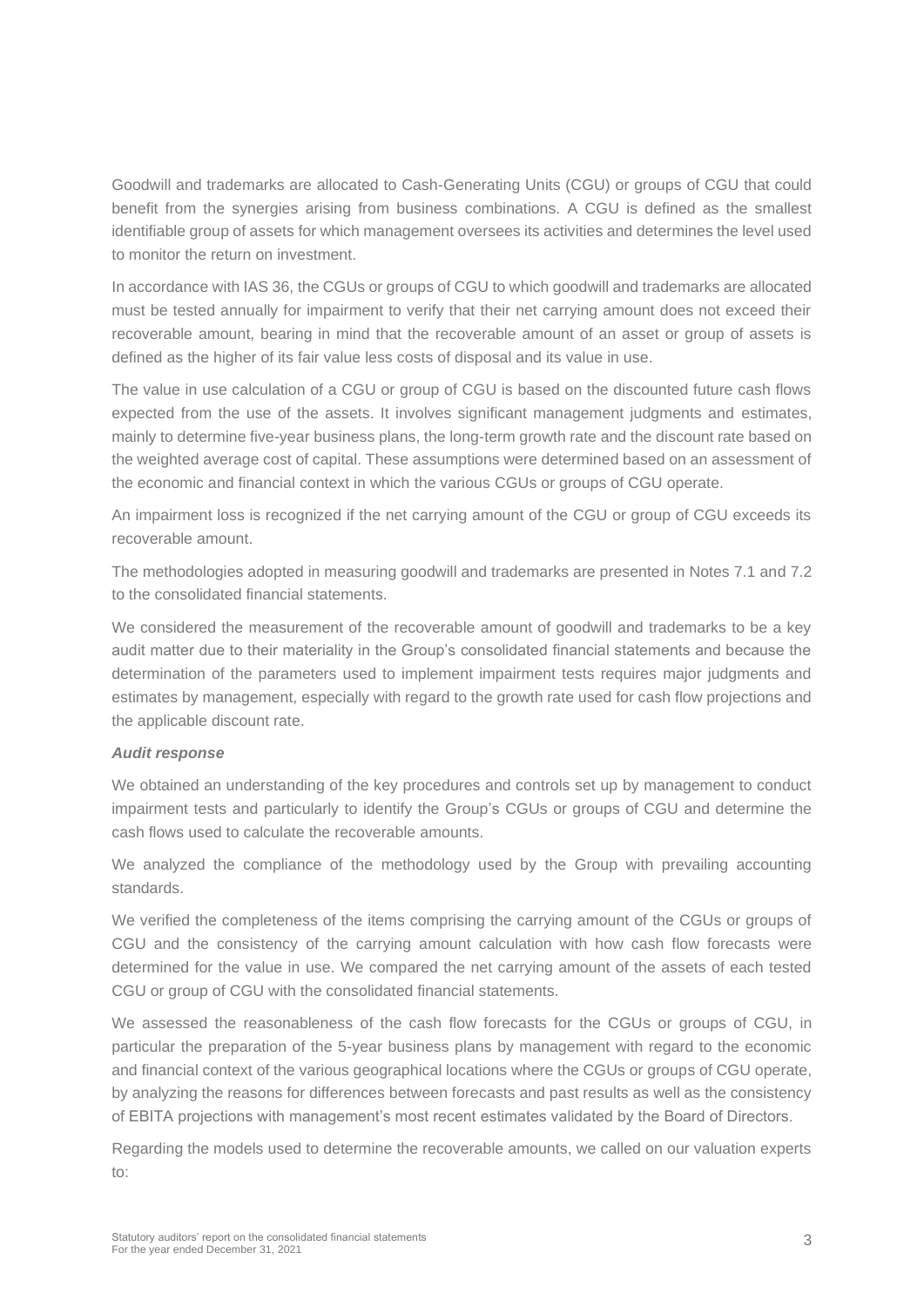- test the mathematical reliability of the models and recalculate their significant values;
- assess the methodologies used to determine the discount and long-term growth rates, compare these rates with market data or external sources and recalculate these rates using our own data sources.

We assessed management's analyses of impairment test sensitivity to a change in the long-term growth rate and discount rates.

Finally, we verified the appropriateness of the disclosures in Notes 7.1, 7.2 and 2.4.1 to the consolidated financial statements, and particularly Note 7.1.1 which describes the main assumptions used to determine the recoverable amounts and sensitivity analyses.

#### Revenue recognition

Notes 5.1 "Revenue" and 2.4 "Use of judgments and estimates"

#### *Identified risk*

In 2021, consolidated revenue totaled €2,483 million.

Customer contracts may comprise several distinct performance obligations (license, software, hardware, maintenance and support sales etc.) and be negotiated for an overall price. In this case, the transaction price is allocated to the various performance obligations.

The Group operates as a principal or agent depending on the nature of the performance obligations as explained in Note 5.1 to the financial statements. The Group acts as principal for software and hardware sales and as agent for maintenance and support services.

Furthermore, the volume of sales generated in the last quarter of the year is often considerably higher than that of previous quarters.

In this context, the audit risk relating to revenue recognition mainly concerns:

- the cut-off; and
- the correct allocation of contract prices to the various performance obligations when they include maintenance and support services. The lack of clear allocation with certain customers requires Group Management to make estimates and judgments in accordance with IFRS 15.

We therefore considered revenue recognition to be a key audit matter as, in terms of volume, this aggregate is significant with regard to the consolidated financial statements.

#### *Audit response*

We obtained an understanding of the process adopted by the Group to determine revenue recognition criteria and our procedures mainly consisted in:

- Assessing the compliance of the revenue recognition criteria with IFRS 15;
- Assessing the design and application of the internal control procedures relating to revenue flows set up by the Group;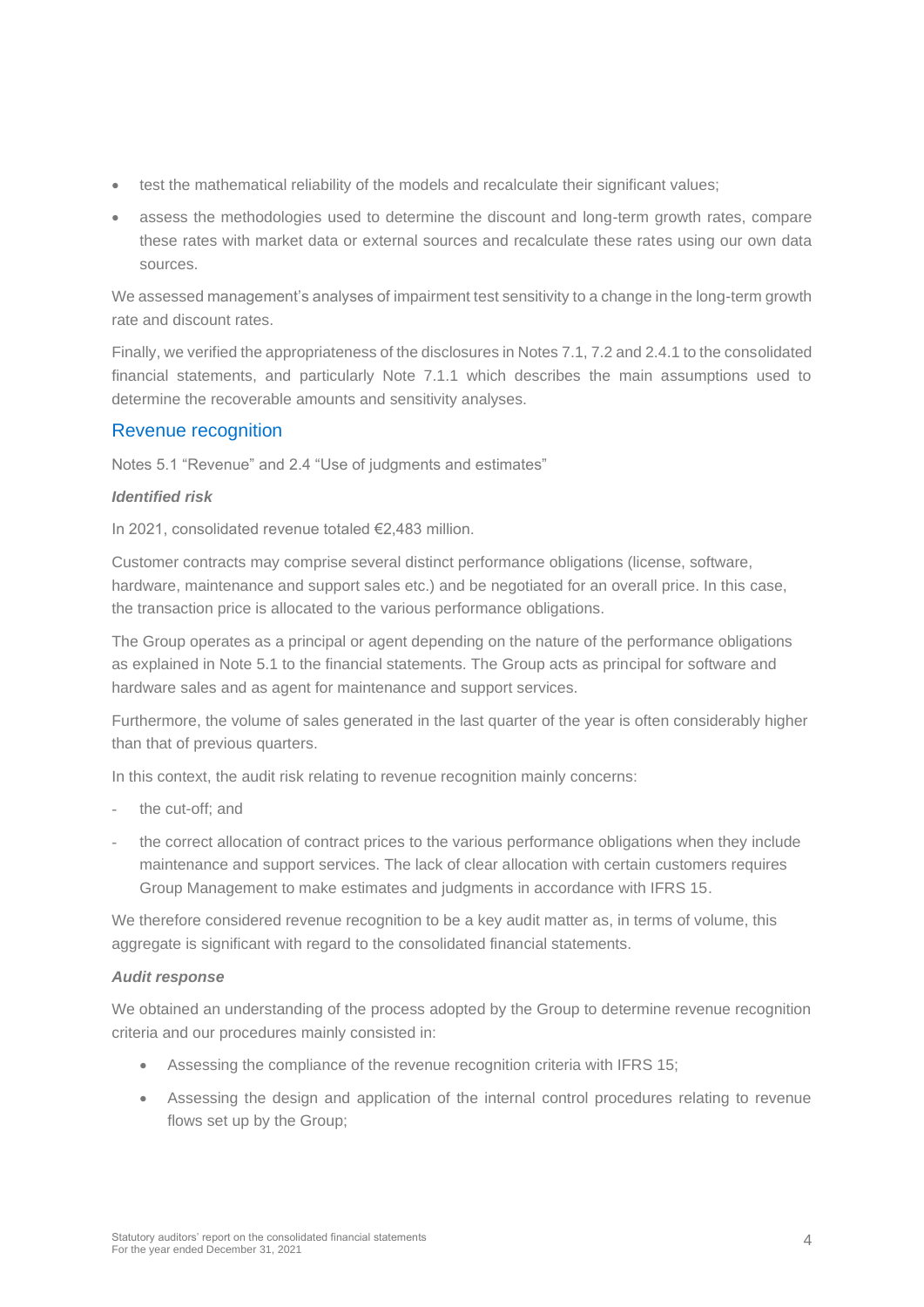- Conducting audit procedures on the information systems and database used to ensure revenue is correctly allocated to the various performance obligations, particularly those relating to maintenance and support services. Our IT system specialists recalculated a portion of the revenue relating to maintenance and support services as identified by the Group that was recognized in the net margin of the transactions.
- Performing substantive tests using sampling techniques on the sales transactions for the year to verify the occurrence, accuracy and valuation of the various performance obligations to corroborate the Group's estimates and judgments within a single contract where applicable, as well as the correct cut-off according to proof that the obligations were satisfied.

# Specific Verifications

We have also performed in accordance with professional standards applicable in France the specific verifications required by law and regulations of the information pertaining to the Group presented in the management report of the Board of Directors.

We have no matters to report regarding its fair presentation and its consistency with the consolidated financial statements.

We attest that the consolidated non-financial performance statement required by Article L.225-102-1 of the French Commercial Code is included in the Group management report in the information pertaining to the Group presented in the management report, it being specified that, in accordance with Article L.823-10 of this code, we have verified neither the fair presentation nor the consistency with the consolidated financial statements of the information contained therein. This information should be reported on by an independent third party.

# Other Legal and Regulatory Verification or Information

### Format of presentation of the consolidated financial statements intended to be included in the annual financial report

We have also verified, in accordance with the professional standard applicable in France relating to the procedures performed by the statutory auditor relating to the annual and consolidated financial statements presented in the European single electronic format, that the presentation of the English translation of the consolidated financial statements reviewed by the Board of Directors and intended to be included in the annual financial report mentioned in Article L. 451-1-2, I of the French Monetary and Financial Code (*code monétaire et financier*), prepared under the responsibility of the Chairman and Chief Executive Officer, complies with the single electronic format defined in the European Delegated Regulation No 2019/815 of December 17, 2018. As it relates to consolidated financial statements, our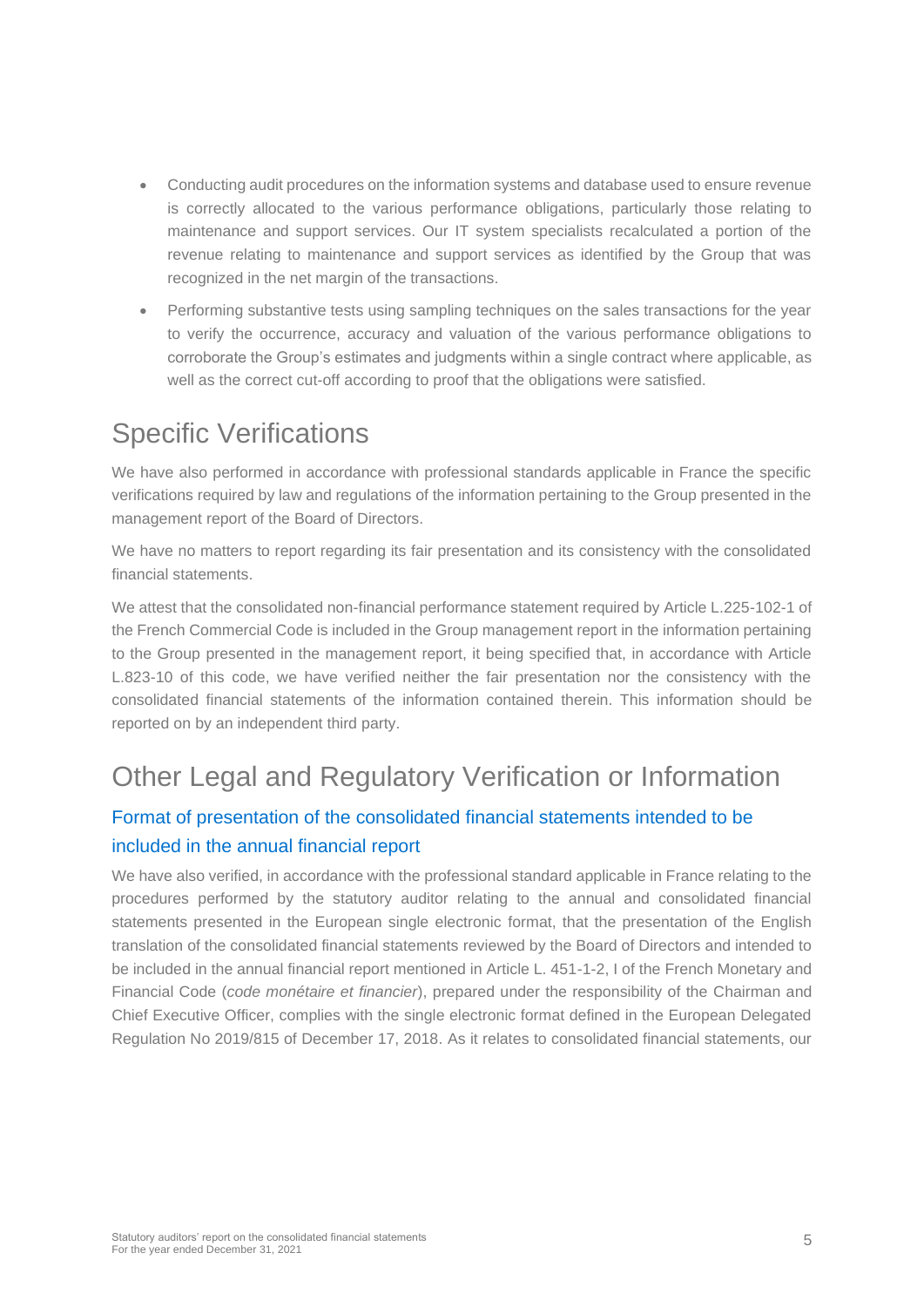work includes verifying that the tagging of the English translation of these consolidated financial statements complies with the format defined in the above delegated regulation.

Based on the work we have performed, we conclude that the presentation of the English translation of the consolidated financial statements intended to be included in the annual financial report complies, in all material respects, with the European single electronic format.

We have no responsibility to verify that the English translation of the consolidated financial statements that will ultimately be included by your company in the annual financial report filed with the AMF are in agreement with those on which we have performed our work.

#### Appointment of the statutory auditors

We were appointed statutory auditors of Exclusive Networks SA by the Shareholders' Meeting of June 4, 2019 for Deloitte & Associés and April 19, 2021 for Mazars.

As of December 31, 2021, Deloitte & Associés was in its fourth year of uninterrupted engagement, of which one year since the company's shares were admitted to trading on a regulated market, and Mazars was in its first year of uninterrupted engagement.

### Responsibilities of Management and Those Charged with Governance for the Consolidated Financial **Statements**

Management is responsible for the preparation and fair presentation of the consolidated financial statements in accordance with French accounting principles , and for such internal control as management determines is necessary to enable the preparation of consolidated financial statements that are free from material misstatement, whether due to fraud or error.

In preparing the consolidated financial statements, management is responsible for assessing the Company's ability to continue as a going concern, disclosing, as applicable, matters related to going concern and using the going concern basis of accounting unless it is expected to liquidate the Company or to cease operations.

The Audit Committee is responsible for monitoring the financial reporting process and the effectiveness of internal control and risk management systems and where applicable, its internal audit, regarding the accounting and financial reporting procedures.

The consolidated financial statements were approved by the Board of Directors.

# Statutory Auditors' Responsibilities for the Audit of the Consolidated Financial Statements

#### Objectives and Audit Approach

Our role is to issue a report on the consolidated financial statements. Our objective is to obtain reasonable assurance about whether the consolidated financial statements as a whole are free from material misstatement. Reasonable assurance is a high level of assurance but is not a guarantee that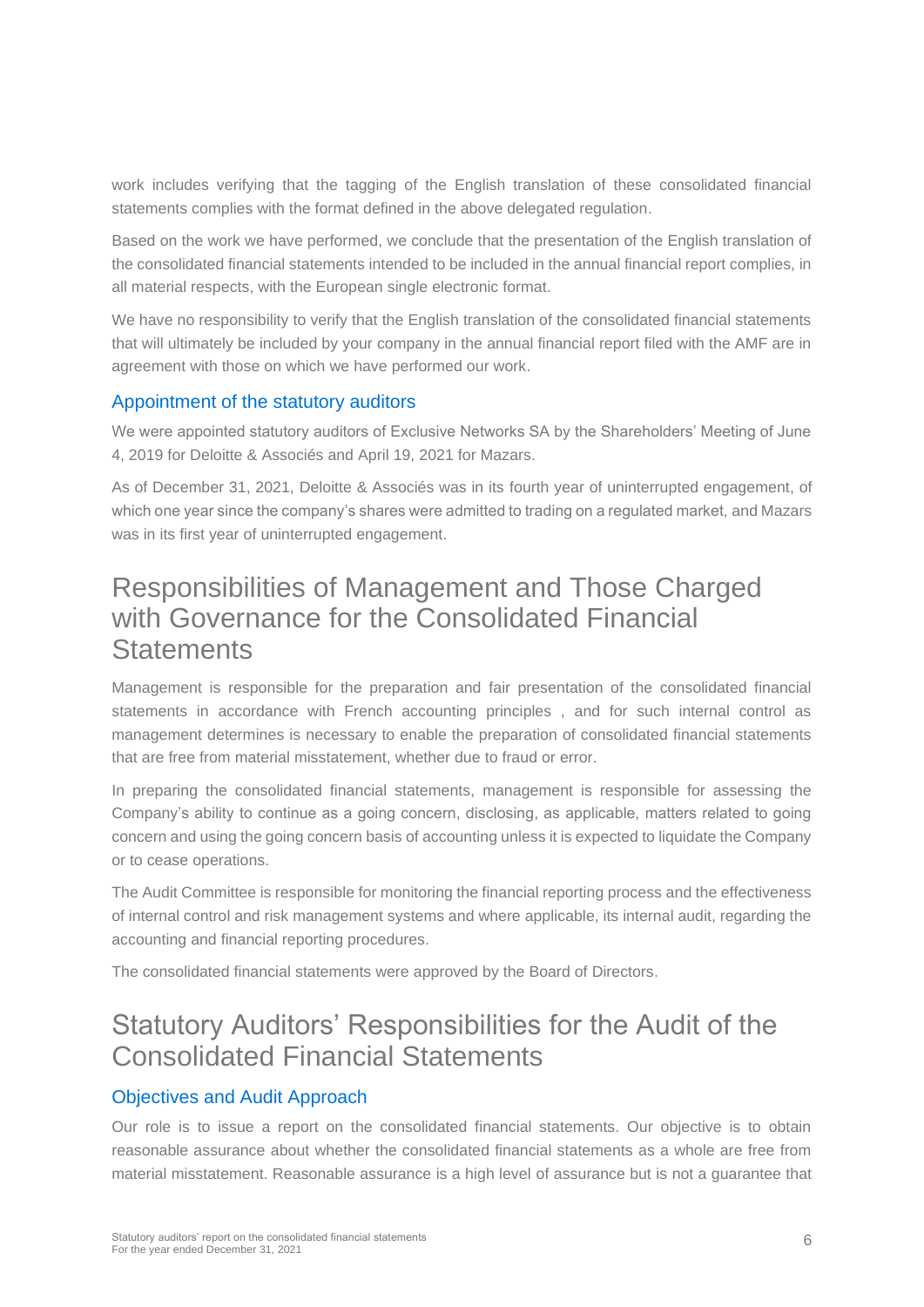an audit conducted in accordance with professional standards will always detect a material misstatement when it exists. Misstatements can arise from fraud or error and are considered material if, individually or in the aggregate, they could reasonably be expected to influence the economic decisions of users taken on the basis of these financial statements.

As specified in Article L. 823-10-1 of the French Commercial Code, our statutory audit does not include assurance on the viability of the Company or the quality of management of the affairs of the Company.

As part of an audit conducted in accordance with professional standards applicable in France, the statutory auditor exercises professional judgment throughout the audit and furthermore:

- Identifies and assesses the risks of material misstatement of the consolidated financial statements, whether due to fraud or error, designs and performs audit procedures responsive to those risks, and obtains audit evidence considered to be sufficient and appropriate to provide a basis for his opinion. The risk of not detecting a material misstatement resulting from fraud is higher than for one resulting from error, as fraud may involve collusion, forgery, intentional omissions, misrepresentations, or the override of internal control;
- Obtains an understanding of internal control relevant to the audit in order to design audit procedures that are appropriate in the circumstances, but not for the purpose of expressing an opinion on the effectiveness of the internal control;
- Evaluates the appropriateness of accounting policies used and the reasonableness of accounting estimates and related disclosures made by management in the consolidated financial statements;
- Assesses the appropriateness of management's use of the going concern basis of accounting and, based on the audit evidence obtained, whether a material uncertainty exists related to events or conditions that may cast significant doubt on the Company's ability to continue as a going concern. This assessment is based on the audit evidence obtained up to the date of his audit report. However, future events or conditions may cause the Company to cease to continue as a going concern. If the statutory auditor concludes that a material uncertainty exists, there is a requirement to draw attention in the audit report to the related disclosures in the consolidated financial statements or, if such disclosures are not provided or inadequate, to modify the opinion expressed therein;
- Evaluates the overall presentation of the consolidated financial statements and assesses whether these statements represent the underlying transactions and events in a manner that achieves fair presentation;
- Obtains sufficient appropriate audit evidence regarding the financial information of the entities or business activities within the Group to express an opinion on the consolidated financial statements. The statutory auditor is responsible for the direction, supervision and performance of the audit of the consolidated financial statements and for the opinion expressed on these consolidated financial statements.

#### Report to the Audit Committee

We submit a report to the Audit Committee which includes in particular a description of the scope of the audit and the audit program implemented, as well as the results of our audit. We also report, if any,